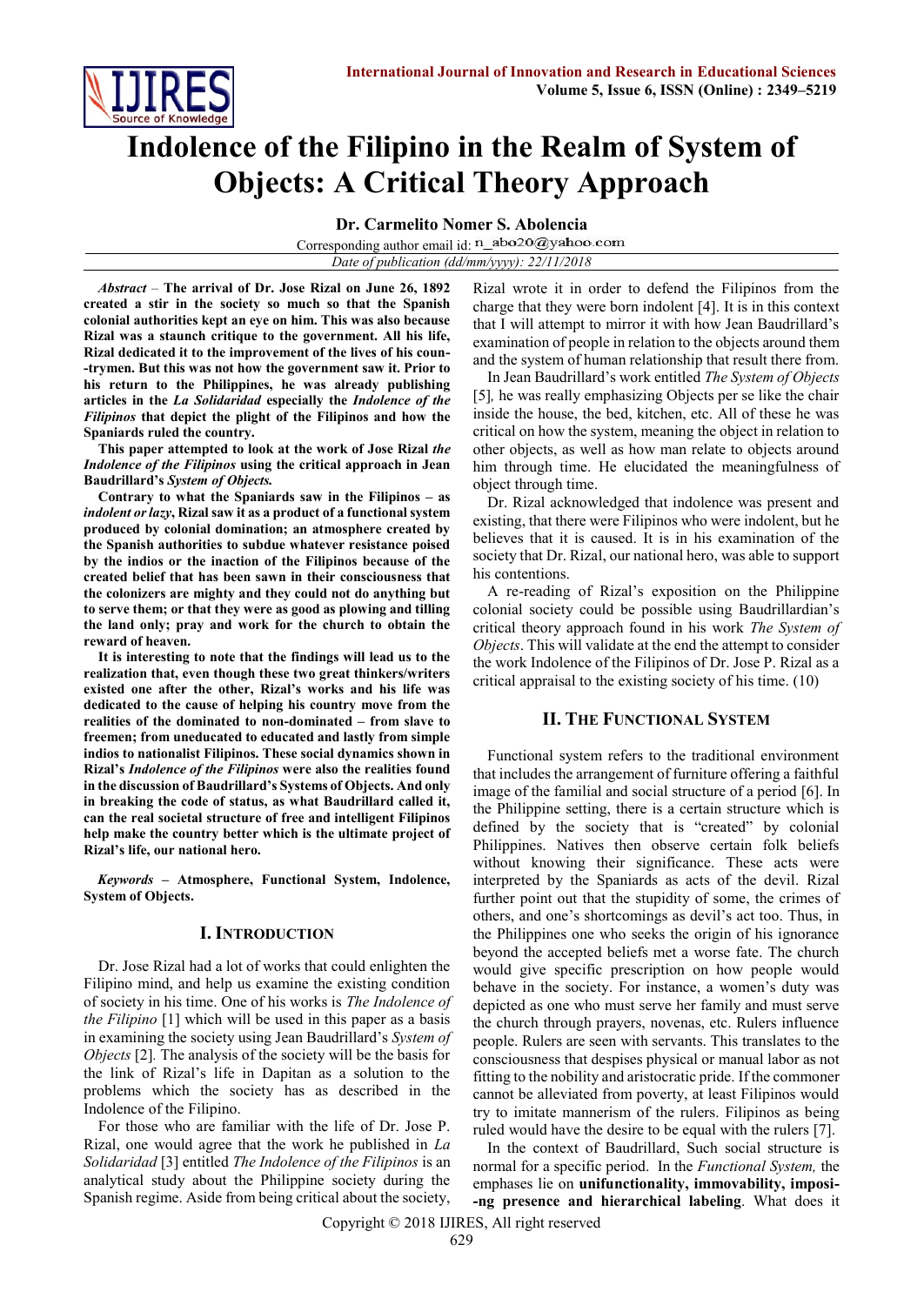

mean? In the system of objects, unifunctionality would mean specific defined role corresponding to an object in a room with other objects of varying functions within the ambit of family [8]. If you are an indio, you contribute to the society by serving the nobles or masters and rulers-the Spaniards or foreigners and the capitalists. Being identified as such behaviors are confined with what the society offers. Immovability on the other hand, simply means Filipinos would have to act according to the prescribe norms in the society. If Filipinos desire to be free and if they insist to think freely, this would be absurd and meaningless. The social structure is determined by the ruling Spaniard:



This is the "sacred structure" during the colonial period. Behaviors outside of this context is meaningless for Spaniards; it is subversive and a sin in the language of the church. Any deviation from the said structure should be confessed and be corrected through an equivalent penance. A good description of this is in the work of Horacio de la Costa [9], *Readings in Philippine History,* which says *Fear God and serve your king.*

How then this desire to become rulers and immolate the way nobles behave leads to indolence? According to Rizal, all these naturally produced aversion to activity and hatred or fear of work [10]. Imposing presence and hierarchical labeling would mean as structure founded on tradition and authority. For example in the dining table, there are specific places for the family members. The father has a specific chair as well as the mother. Although this is not imposed, children carry it with them and adopt it when they have their own family. The chair as an independent object is insignificant but within the system of objects it becomes meaningful and even powerful. It may elicit fear like children must not sit on their father's chair, etc. Baudrillard would put it as *symbolic values are supplanted by organizational values* [11]*.*

Part II of *The Indolence of the Filipino* describes the Filipino's way of life during the pre-Spanish Filipinos in contrast during the Spanish regime. By describing how they were during the pre-colonial Philippines, Dr. Rizal proved that indolence among the Filipinos was not hereditary. Rizal, like de la Costa, gave a positive description of the Filipinos in terms of economy, trade and the way they govern themselves in the *Indolence of the Filipino* [12].

The Malayan Filipinos before the coming of the Europeans carried on an active trade, not only among themselves but also with all their neighboring countries… The first thing noticed by Pigafetta, who came with Magellan in 1521, on arriving in Samar-the first Island of the Archipelago they reached-was the courtesy and kindness of the inhabitants (cortesi e bouni) and their trade. Wealth abounded in the islands. Pigafetta tells us of the abundance of foodstuffs in Paragua and of its inhabitants

almost all of whom cultivated their own farms (quasi tutti lavorano I propri campi).

In contrary, Filipinos during the Spanish era, tend to follow and obey what the government imposes and what the church prescribes. As what Rizal said *his mind conditioned thus, the Filipino follows the most pernicious of all routines-a routine, not based on reason but imposed and forced* [13]. Man therefore in this context is not free at all; the Indio having no other thing in mind but to serve the interest of the bourgeoisies. While on the other hand, in the system of objects a bed is a bed and a chair is a chair in the system of objects; there is no relationship between them so long as each serves only the function it is supposed to serve [14].

## **III. ATMOSPHERE**

The concept of naturalness is highlighted in the discussion of atmospheric value in Jean Baudrillard's work. However, there is a prevailing point in his discussion-MAN'S FREEDOM.

Atmosphere is the systematic cultural connotation. This can be understood at the level of objects. This idea leads now to the reality that man is not free with respect to these objects, nor are these objects free with respect to man. *Man's relationship to objects becomes subject to a social dialectic which is basically that of the forces of production* [15]*.* Unconsciously, people are consumed by this signification. In the value of play, colors for example have psychological and moral overtones. A person will 'like' a particular color or take it as his favorite. In the 2010 Philippine presidential election, candidates had their own color: RED for presidential candidate Gordon, GREEN for Teodoro, Orange for Villar, YELLOW for Aquino, etc. Although they have created this personification and meaning to colors, they are also trapped with this color. It would be meaningless for them when they choose to change from one color to another especially in times of the campaign period. In relation to voters, they are already conditioned that these particular colors are signs of their candidates; it also means the political platforms their candidates propose and advocate. As Baudrillard explains, color may be dictated by an event, a ceremony or a social role; it may be the characteristic of a particular material*wood, leather, canvas or paper*. Tradition confines colors to its own "parochial meanings and draws the strictest of boundary-lines about them" [16].

Rizal posed the question, "*how then and in what way was the active and enterprising heathen Indio of ancient times converted into a lazy and indolent Christians?*" [17]. Rizal answered the question manifested in parts III & IV of his work:

A fatal combination of circumstances, some independent of the will despite the efforts of men, others the offspring of stupidity and ignorance, others the inevitable corollaries of false principles, has induced the decline of work, an evil which instead of being remedied by prudence, mature reflection, and recognition of the errors committed by a deplorable policy through regrettable blindness and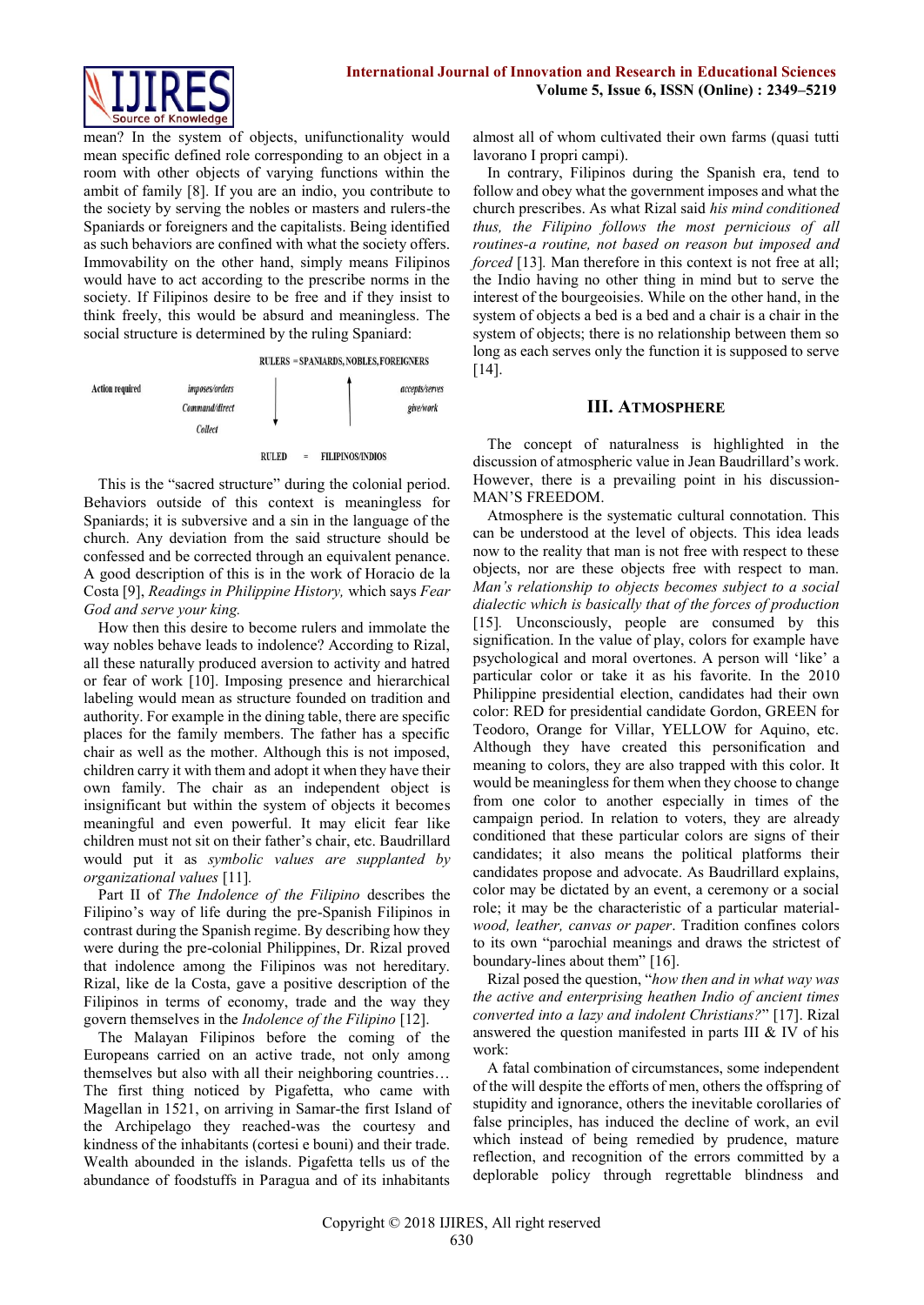

obstinacy, has gone from bad to worse until reaching the condition in which we see it now.

Wars, futile expedition and piratical incursions contribu- -ted to the inaction of man in the society because workers from the neighboring towns were asked to help. Usually these workers were forced to work by their masters who were the nobles, the government or the church. This situation gave reason to Filipinos to do other things except work. The condition was such that the Filipinos were working but they do not enjoy the fruits of their labor. As for Rizal, man works for a purpose; remove the purpose and you reduce him to inaction [18].

We perfectly knew that before the Spaniards came, Filipinos were already hardworking people, however, it changed when the Spaniards came. There was a societal or moral problem with the relationship between work and the worker. The atmosphere in this case gave reasons for inaction or indolence. The system works in this context: the farmers were forbidden to go to their farms unless they ask permission from the town authorities but seeking for the permit takes time because the municipal office was far from the farmer's place. The land as an object becomes insignificant for the farmer. The concept of "farm land as life" for farmers no longer appeals to the farmers. *To another, the neglect of the farmers by their tillers-many of whom were dragged out of their homes by wars and piracywas sufficient to nullify the hard labor of so many generations* [19]*.*

The meaning accorded to work and the fruit of the work becomes meaningless. For Rizal, he pointed out this change due to false doctrine by the church. *Many Filipinos were then asking themselves why they have to work when the curate says that the rich man will not go to heaven* [20]*.* Gambling as offered by the society becomes the consolation for those who despised work. In addition was the imposition *to irrigate his fields during dry season, not by means of canals, but with masses and prayers* [21]*.* Rizal, in contrast, believed that those who seek for miracles are the laziest, just as spoiled children are the most ill-bred [22]. People were also taught that when one is uncertain of his destiny, one has no choice in life which makes him unfree. This explains why Filipinos during Spanish colonization are no longer the same as those of the time of the discovery, either morally or physically.

### **IV. CONCLUSION**

Rizal believed that the misfortune of the Filipinos today is that they have become brutes only halfway. The Filipino is convinced that to be happy, it is necessary for him to lay aside his dignity as a rational being, to hear mass, confess, obey the curate, believe whatever he is told, pay whatever is demanded of him, pay and always pay; toil, suffer and keep silent without aspiring to know, or understand without separating himself from his carabao. This image in Baudrillard's discourse would mean that in the language of Functional system, the carabao is tied up with the tiller of the land. The functional value would be the carabao is used as farming instrument. In the atmospheric value, man controls the carabao. Both functional and atmospheric value

is painted in this contrasting element. Filipinos have no freedom and cannot exercise their freedom because they are ruled. The function of the ruler is to govern-everything must be decided upon by the people who ruled, by the bourgeoisies, a relationship of consumption for Baudrillard.

There is a way out of this 'system' by which Filipinos are held captive. The last part of the work gives us the solution where Rizal proposed Education and National Sentiment as the solution for Filipinos to be conscious and break from this structured system created by the rulers. *Without education and liberty-the soil and the sun of mankind-no reform is possible.* No measure can give the desired result [23]. It was clear as an exile in Dapitan how he managed to do something for the People.

Rizal dared to discuss the causes of indolence in the society so that it will serve as the catalyst to effect social change. He did not merely criticize just for the sake of criticizing but to awaken the people's initiative to work towards reforms and towards the attainment of man's goal. This, he showed while he was exiled in Dapitan. It was not because people dominate other people that they can no longer do anything but it is in their willingness to alleviate themselves in their present plight that defines their character.

Man's purpose is not to satisfy the passion of another man. His object is to seek happiness for himself and his fellow men by following the road towards progress and perfection [24]. Remigio E. Agpalo, in his work *Adventures in Political Science*, considers this as a progressive development of human society [25].

Using the ideas of Jean Baudrillard in his work, it helps us understand how the materiality of the objects and the materiality of needs create a system that if examined in the context of human relationship, gives us idea that objects' usefulness vary depending on the cultural milieu and cultural connotation it evokes. In the context of society from where Rizal was coming from, there is nothing but a dominated reality of the Spaniards. And if nothing is done, it will continue forever. This is the reason why Rizal believed in Education as a means to start in building national consciousness because this is the only aspect where people could never be colonized.

#### **ACKNOWLEDGMENT**

The author wished to recognized the Philosophical Association of Visayas and Mindanao (PHAVISMINDA) and the congregation of the Rogationist of the Heart of Jesus who have been part of his philosophical journey. And the Eastern Visayas State University – Office of Research for the opportunity of letting him grow in the field of research.

#### **REFERENCES**

- [1] Rizal, Jose. "Indolence of the Filipino (Book style with paper title and editor)". Political and Historical Writings. The National Historical Institute.: T.M.. Kalaw St. Ermita, Manila, Philippines. c2007
- [2] Baudrillard, Jean. System of Objects (Book style. James Benedict trans). Verso. : 180 Varick Street, New York, NY 10014-4606. c2005.